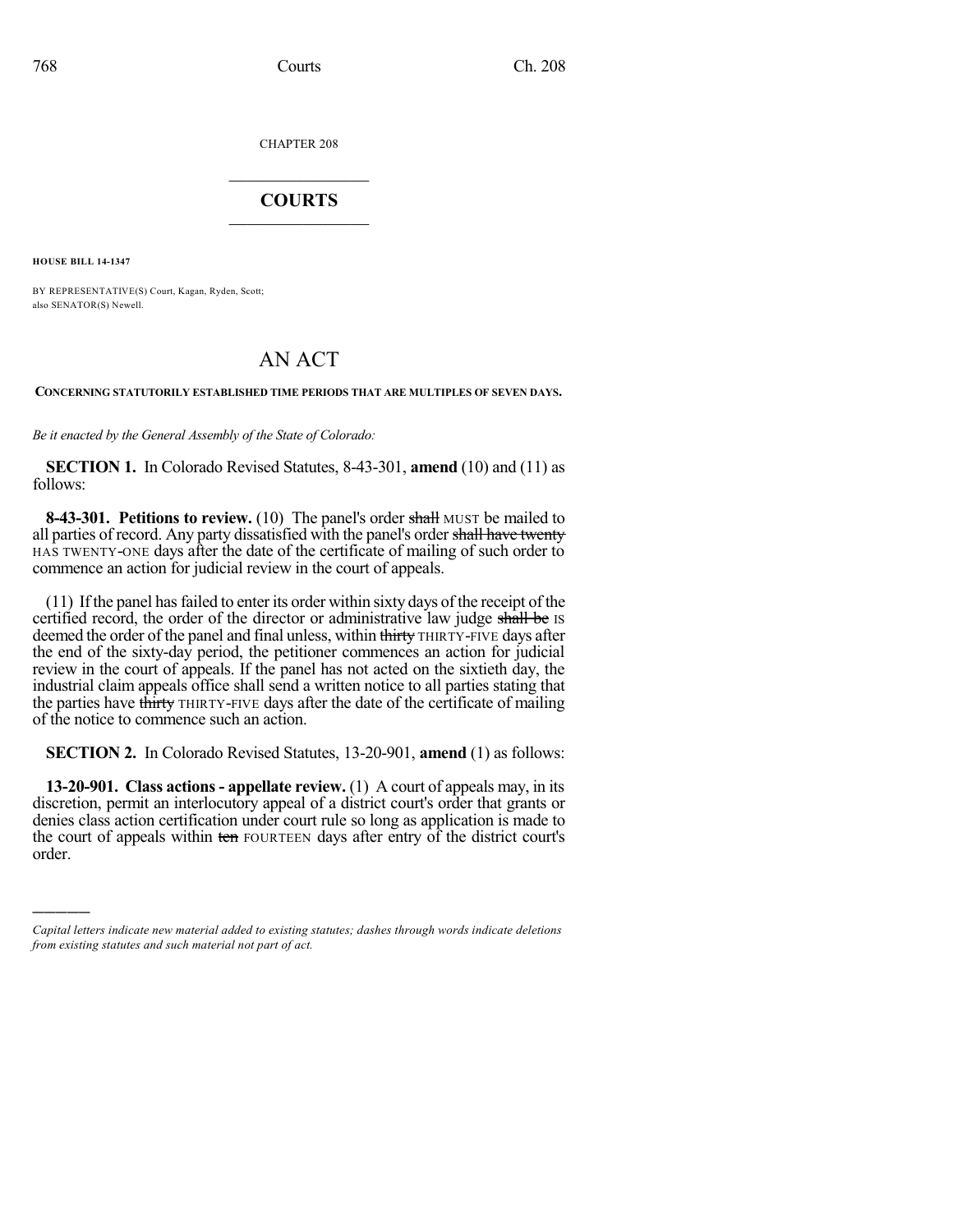**SECTION 3.** In Colorado Revised Statutes, 14-13-305, **amend** (4) introductory portion as follows:

**14-13-305. Registration of child-custody determination.** (4) A person seeking to contest the validity of a registered order must request a hearing within twenty TWENTY-ONE days after service of the notice. At that hearing, the court shall confirm the registered order unless the person contesting registration establishes that:

**SECTION 4.** In Colorado Revised Statutes, 38-7-102, **amend** (1), (3), and (5) as follows:

**38-7-102. Motion for vesting - procedure with respect thereto.** (1) The court shall set a date, not less than twenty TWENTY-ONE days after the filing of such motion, for the hearing thereon, and the court shall require at least ten FOURTEEN days' notice to be given to each party to the proceeding whose interests would be affected by the taking requested. The avermentsin the motion and the necessity for the vesting of title, or some lesser estate, prior to the final determination of just compensation shall be ARE deemed admitted unless such averments are controverted in a responsive pleading filed at or before the hearing on the motion for vesting.

(3) Failure to raise the issues enumerated in subsection (2) of this section, at or before the hearing on the motion for vesting, shall constitute CONSTITUTES a waiver insofar as the said issues relate to the property described in the motion for vesting. The court's order thereon shall be IS a final order, and an appeal may be obtained for the review thereof by either party within twenty TWENTY-ONE days after the entry of such order, but not thereafter unless the appellate court, on good cause shown, shall, within the twenty-day TWENTY-ONE-DAY period, extend the time for obtaining an appeal. Appellate review shall not stay the other proceedings under this article, unless the appeal was obtained by the petitioner or unless an order staying such further proceedings is entered by the appellate court upon a showing of irreparable injury.

 $(5)$  The commissioners, before entering upon the duties of their office, shall take an oath to faithfully and impartially discharge their duties as commissioners. Any one of them may administer oaths to witnesses produced before them. The commissionersshallforthwith viewthe property, hearsuch testimony, and consider such evidence as is reasonably necessary to enable them to make a preliminary finding of an amount constituting just compensation for the taking of the property of the respondents named in the motion for vesting. The commissioners shall forthwith make, subscribe, and file with the clerk of the court in which such proceedings are had a certified report meeting the requirements of section 38-1-115. Upon the motion of the petitioner filed within ten FOURTEEN days of receipt of the notice provided for in section 38-7-103 (1), the court shall review the said report of the commissioners, and, upon good cause shown by the petitioner, the court may order a new report by the same or different commissioners, and the said ordershall void the report objected to. The new commissioners appointed, if any, and the new report shall be in accordance with the provisions of this article.

**SECTION 5.** In Colorado Revised Statutes, 38-7-103, **amend** (2) and (4) as follows: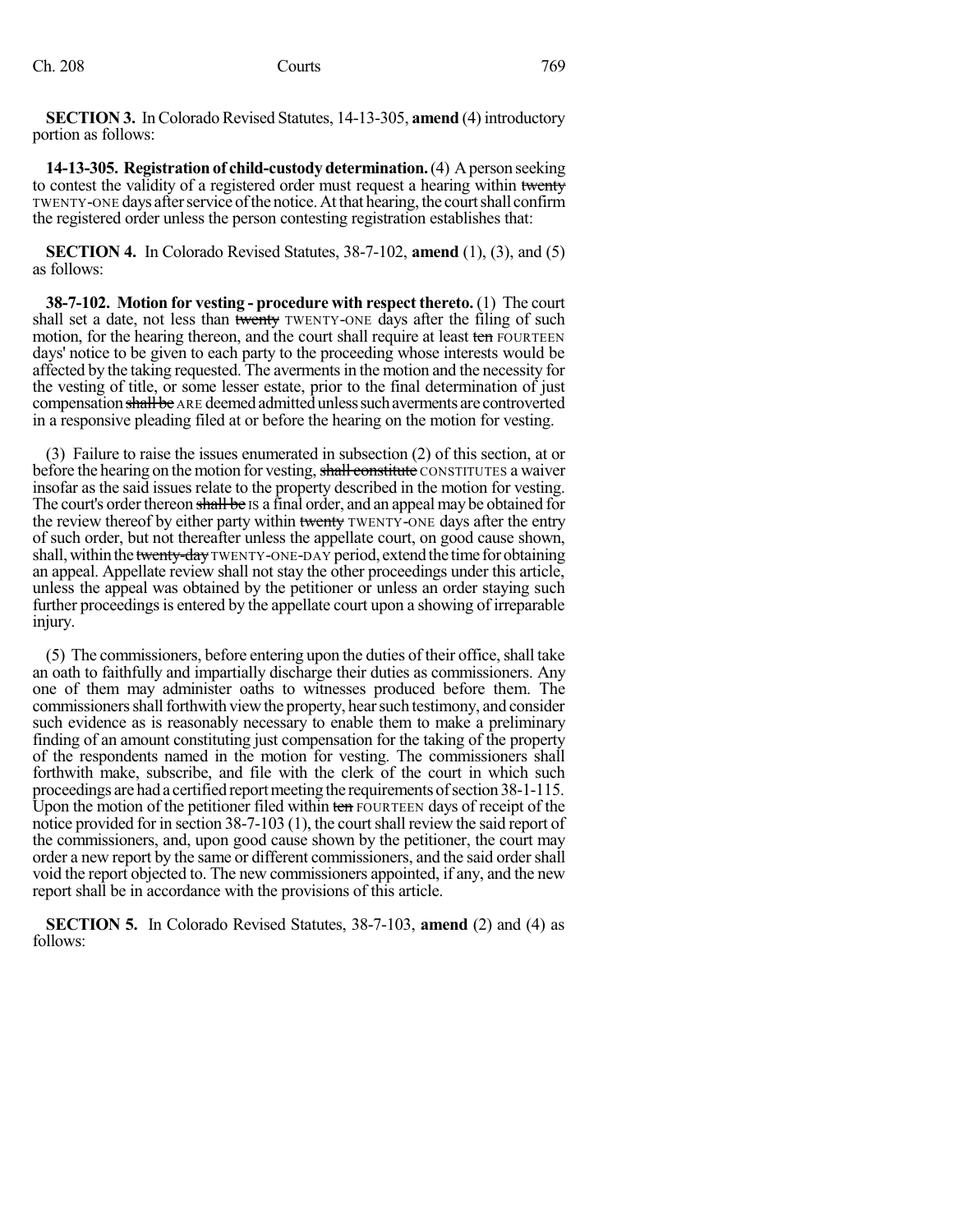**38-7-103. Vesting of title - procedure.** (2) Within ten SEVEN days of receipt of the notice described in subsection  $(1)$  of this section, the petitioner shall deposit with the court or the clerk of the court, for the use of the respondent named in the motion for vesting, the sum of money preliminarily found to constitute just compensation by the commissioners. If the petitioner has filed a motion for a new report under section 38-7-102 (5), the deposit shall not be due until ten SEVEN days following the court's ruling on the said motion, if the motion is denied. If the motion is granted by the court, a new notice shall be sent by the clerk upon receipt of the new report.

(4) At the request of any affected party and upon hisshowing of undue hardship or other good cause, the petitioner's authoritytotakepossessionofthepropertyshall be postponed for more than ten FOURTEEN days after the date of such vesting of title or more than fifteen TWENTY-ONE days after the entry of such order when the order does not vest title in the petitioner. If postponement occurs, such party shall pay to the petitioner a reasonable rental for such property, the amount thereof to be determined by the court.

**SECTION 6.** In Colorado Revised Statutes, 38-35-110, **amend** (2) as follows:

**38-35-110. Lis pendens as notice - issuance of certificate - expiration.** (2) (a) Unless a timely notice of appeal is filed while a notice of lis pendens is in effect or unless the notice of lis pendens has expired and ceased to be notice as provided in subsection (6) of this section, except as provided in sections 38-22-132 and 38-22.5-111, a recorded notice of lis pendens shall remain in effect until the earliest of the following:

(I) The action is dismissed without an order of the court;

(II) Forty-five FORTY-NINE days elapses following the entry of an appealable order determining that certain real property specifically described in such order, or a specifically described interest therein, will not be affected by a judgment on the issues then pending, but the notice of lis pendens shall remain in effect as to all other real property described in such notice; or

(III) Forty-five FORTY-NINE days elapses following the entry of final judgment in the trial court as to all parties and asto some or all of the real property described in the notice of lis pendens, or a specifically described interest therein, but the notice of lis pendens shall remain in effect as to all other property described in such notice.

(b) For the purposes of subparagraphs (II) and (III) of paragraph (a) of this subsection  $(2)$ , the forty-five-day FORTY-NINE-DAY period shall commence on the first day allowed for the filing of an appeal.

(c) If a timely notice of appeal isfiled while a notice of lis pendensisin effect or if the notice of lis pendens is filed after an appeal is filed, such notice of lis pendens shall remain in effect until the earliest of the following:

(I) The notice of lis pendens expires and ceases to be notice as provided in subsection (6) of this section;

(II) The court having jurisdiction overthe action enters an order determining that